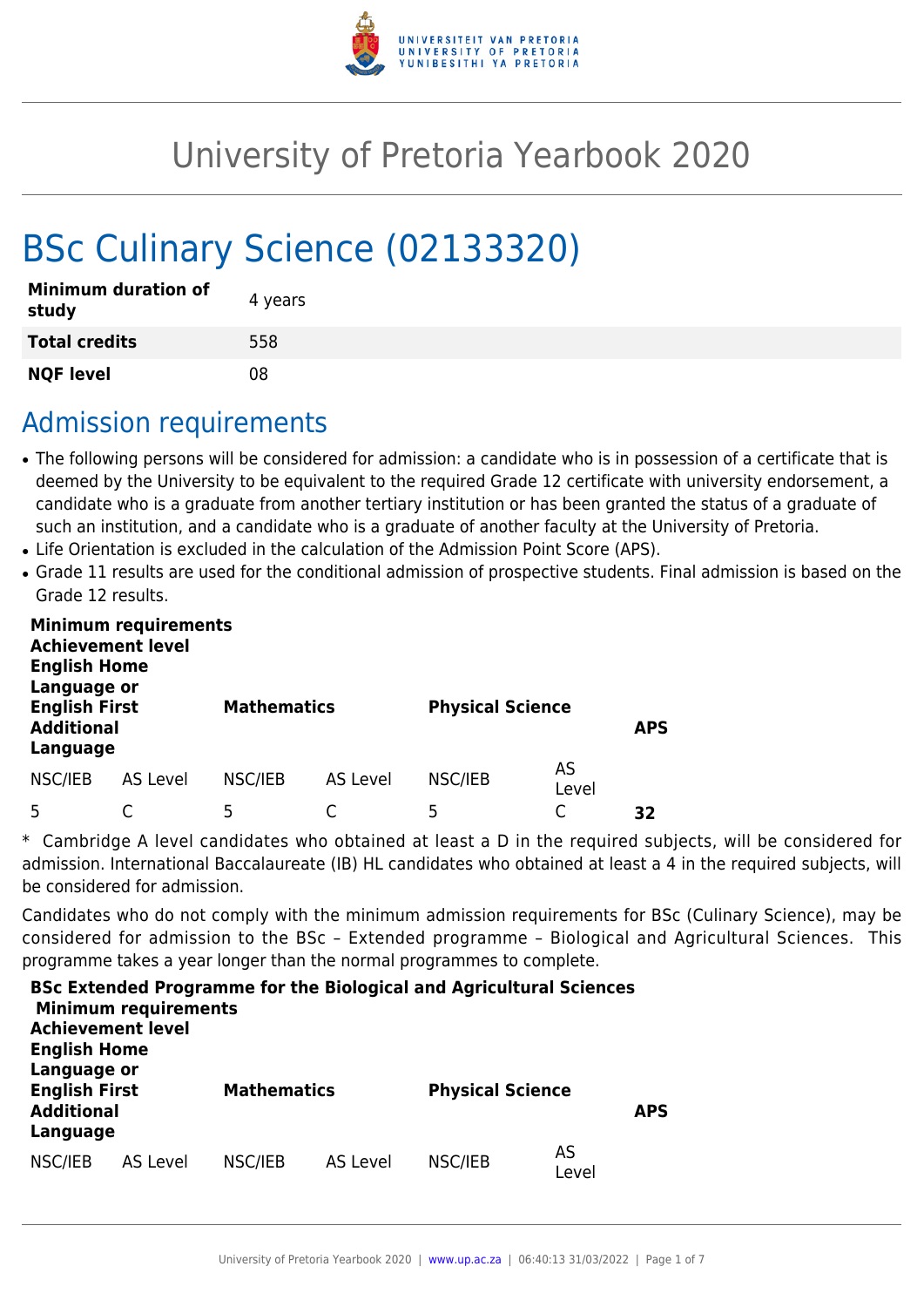

#### 4 D 4 D 4 D **26**

# Other programme-specific information

A student must pass all the minimum prescribed and elective module credits as set out at the end of each year within a programme as well as the total required credits to comply with the particular degree programme. Please refer to the curricula of the respective programmes. At least 144 credits must be obtained at 300-/400-level, or otherwise as indicated by curriculum. The minimum module credits needed to comply with degree requirements is set out at the end of each study programme. Subject to the programmes as indicated a maximum of 150 credits will be recognised at 100-level. A student may, in consultation with the relevant head of department and subject to the permission by the Dean, select or replace prescribed module credits not indicated in BSc threeyear study programmes to the equivalent of a maximum of 36 module credits.

It is important that the total number of prescribed module credits is completed during the course of the study programme. The Dean may, on the recommendation of the relevant head of department, approve deviations in this regard. Subject to the programmes as indicated in the respective curricula, a student may not register for more than 75 module credits per semester at first-year level subject to permission by the Dean. A student may be permitted to register for up to 80 module credits in a the first semester during the first year provided that he or she obtained a final mark of no less than 70% for grade 12 Mathematics and achieved an APS of 34 or more in the NSC.

Students who are already in possession of a bachelor's degree, will not receive credit for modules of which the content overlap with modules from the degree that was already conferred. Credits will not be considered for more than half the credits passed previously for an uncompleted degree. No credits at the final-year or 300- and 400-level will be granted.

The Dean may, on the recommendation of the programme manager, approve deviations with regard to the composition of the study programme.

Please note: Where elective modules are not specified, these may be chosen from any modules appearing in the list of modules.

It remains the student's responsibility to acertain, prior to registration, whether they comply with the prerequisites of the modules they want to register for.

The prerequisites are listed in the Alphabetical list of modules.

## Promotion to next study year

A student will be promoted to the following year of study if he or she passed 100 credits of the prescribed credits for a year of study, unless the Dean on the recommendation of the relevant head of department decides otherwise. A student who does not comply with the requirements for promotion to the following year of study, retains the credit for the modules already passed and may be admitted by the Dean, on recommendation of the relevant head of department, to modules of the following year of study to a maximum of 48 credits, provided that it will fit in with both the lecture and examination timetable.

#### **General promotion requirements in the faculty**

All students whose academic progress is not acceptable can be suspended from further studies.

• A student who is excluded from further studies in terms of the stipulations of the abovementioned regulations,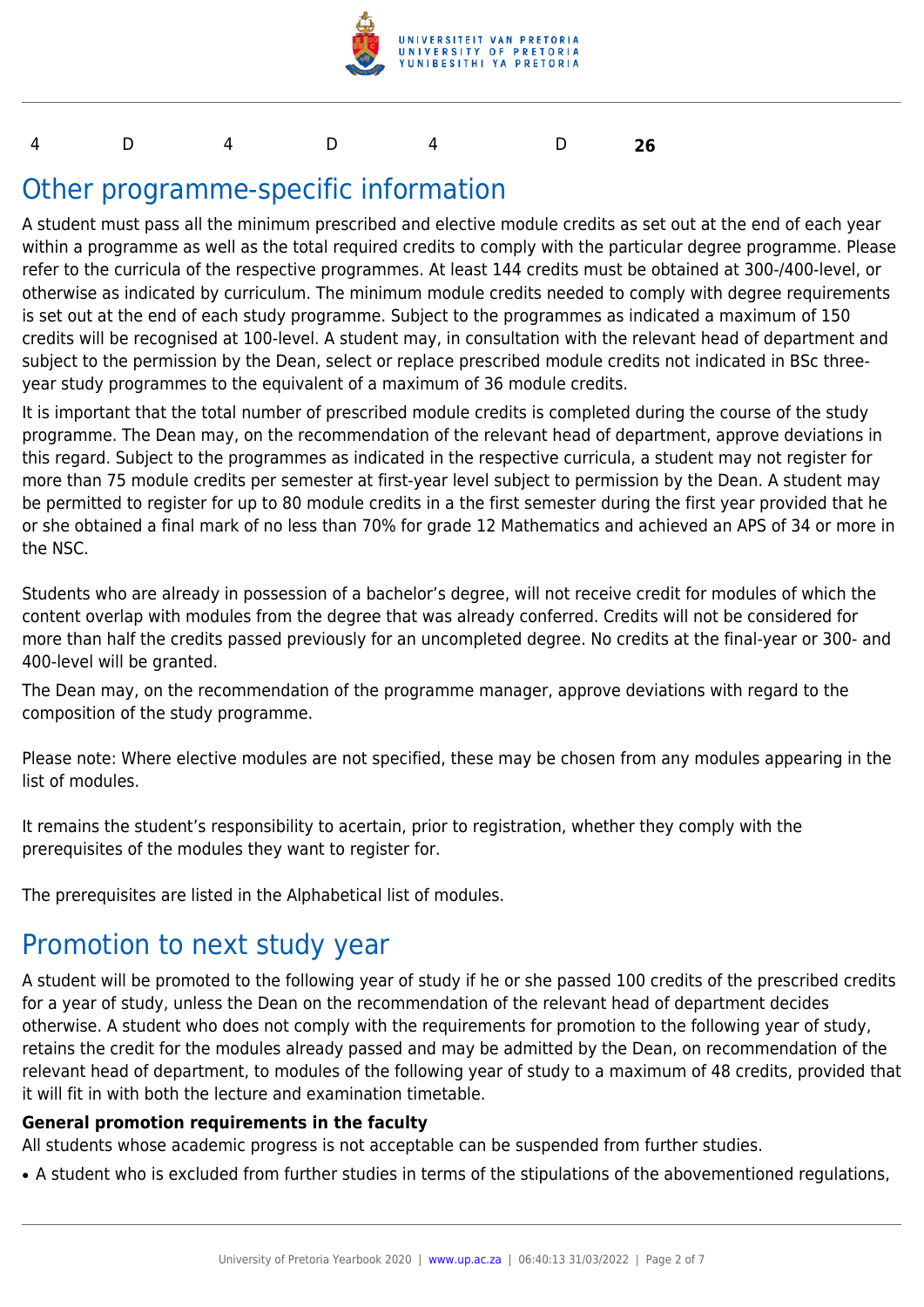

will be notified in writing by the Dean or Admissions Committee at the end of the relevant semester.

- A student who has been excluded from further studies may apply in writing to the Admissions Committee of the Faculty of Natural and Agricultural Sciences for re-admission.
- Should the student be re-admitted by the Admissions Committee, strict conditions will be set which the student must comply with in order to proceed with his/her studies.
- Should the student not be re-admitted to further studies by the Admissions Committee, he/she will be informed in writing.
- Students who are not re-admitted by the Admissions Committee have the right to appeal to the Senate Appeals Committee.
- Any decision taken by the Senate Appeals Committee is final.

# Practical/clinical/internship information

OPI 400 (Experiential training in industry): During the first to fourth years of study, students must complete a total of 480 hours experiential training in the industry to develop practical and occupational skills, participate in community engagement and provide service learning. This is equal to 3 weeks x 40 hours (120 hours) per year, according to requirements as determine by the head of department. These "credits" include evidence of experiential training, service learning and community engagement during the four years of the study programme and must be successfully completed together with a complete portfolio before the degree will be conferred. Please note: Various practical and industry interaction activities support the theoretical component of VDS 414 & VDS 424, VDS 413 and FST 413 and take place after hours to develop practical and industry skills.

# Pass with distinction

A student obtains his or her degree with distinction if a weighted average of at least 75% is obtained in the following modules:

Recipe development and standardisation 413

Consumer aspects of food 417

Food research project 480

Food service management 420

Food science and technology 413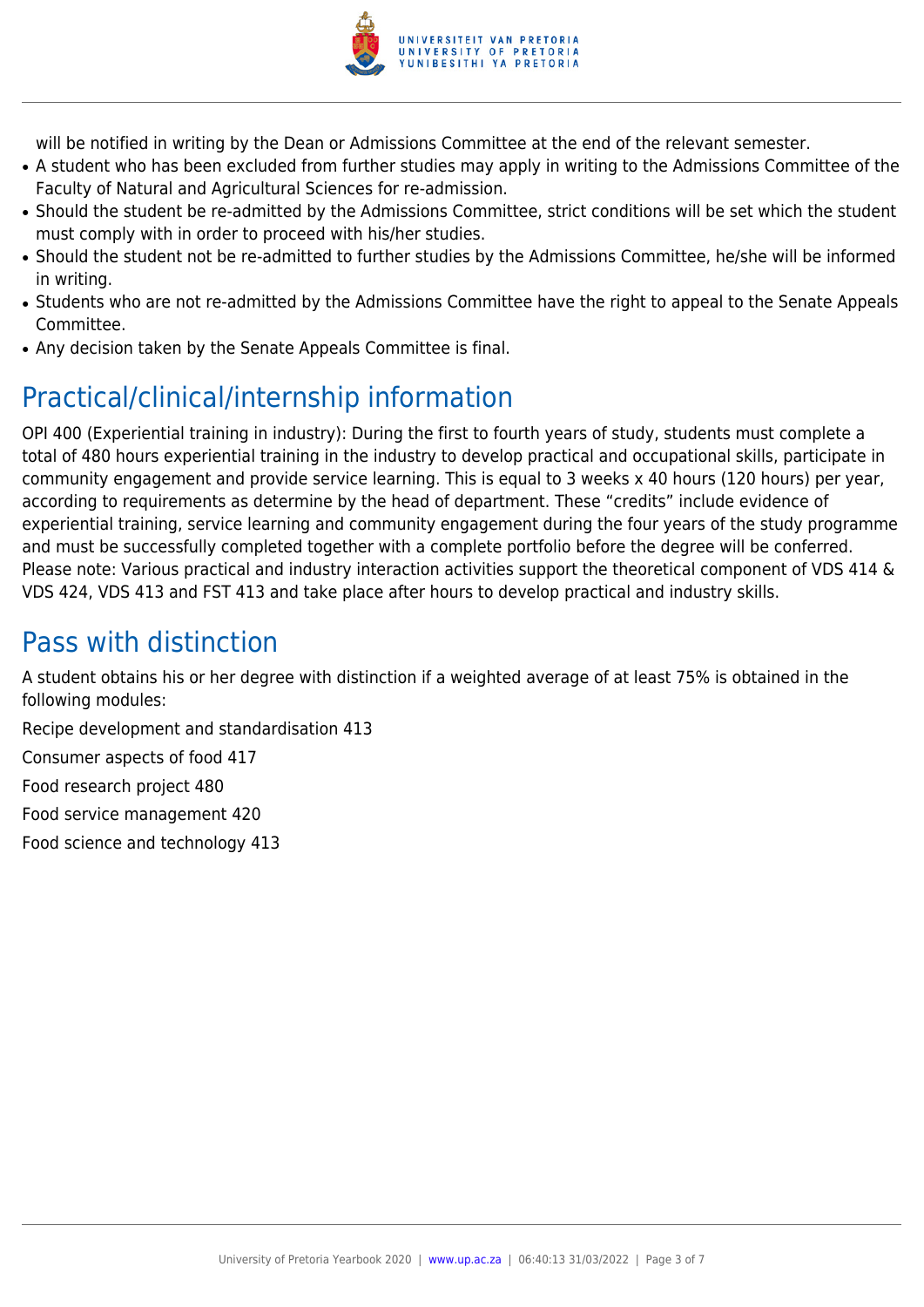

## Curriculum: Year 1

### **Minimum credits: 134**

 $Core = 122$  credits

 $Fundamental = 12$ 

**Note:** Students who do not qualify for AIM 102 must register for AIM 111 and AIM 121.

### **Fundamental modules**

[Academic information management 102](https://www.up.ac.za/yearbooks/2020/modules/view/AIM 102) (AIM 102) - Credits: 6.00 [Academic information management 111](https://www.up.ac.za/yearbooks/2020/modules/view/AIM 111) (AIM 111) - Credits: 4.00 [Academic information management 121](https://www.up.ac.za/yearbooks/2020/modules/view/AIM 121) (AIM 121) - Credits: 4.00 [Language and study skills 110](https://www.up.ac.za/yearbooks/2020/modules/view/LST 110) (LST 110) - Credits: 6.00 [Academic orientation 102](https://www.up.ac.za/yearbooks/2020/modules/view/UPO 102) (UPO 102) - Credits: 0.00

### **Core modules**

[Marketing management 120](https://www.up.ac.za/yearbooks/2020/modules/view/BEM 120) (BEM 120) - Credits: 10.00 [Biometry 120](https://www.up.ac.za/yearbooks/2020/modules/view/BME 120) (BME 120) - Credits: 16.00 [General chemistry 117](https://www.up.ac.za/yearbooks/2020/modules/view/CMY 117) (CMY 117) - Credits: 16.00 [General chemistry 127](https://www.up.ac.za/yearbooks/2020/modules/view/CMY 127) (CMY 127) - Credits: 16.00 [Physiology 110](https://www.up.ac.za/yearbooks/2020/modules/view/FSG 110) (FSG 110) - Credits: 6.00 [Physiology 120](https://www.up.ac.za/yearbooks/2020/modules/view/FSG 120) (FSG 120) - Credits: 6.00 [Introduction to microbiology 161](https://www.up.ac.za/yearbooks/2020/modules/view/MBY 161) (MBY 161) - Credits: 8.00 [Molecular and cell biology 111](https://www.up.ac.za/yearbooks/2020/modules/view/MLB 111) (MLB 111) - Credits: 16.00 [Basic food preparation 111](https://www.up.ac.za/yearbooks/2020/modules/view/VDS 111) (VDS 111) - Credits: 6.00 [Basic food preparation 121](https://www.up.ac.za/yearbooks/2020/modules/view/VDS 121) (VDS 121) - Credits: 6.00 [Mathematics 134](https://www.up.ac.za/yearbooks/2020/modules/view/WTW 134) (WTW 134) - Credits: 16.00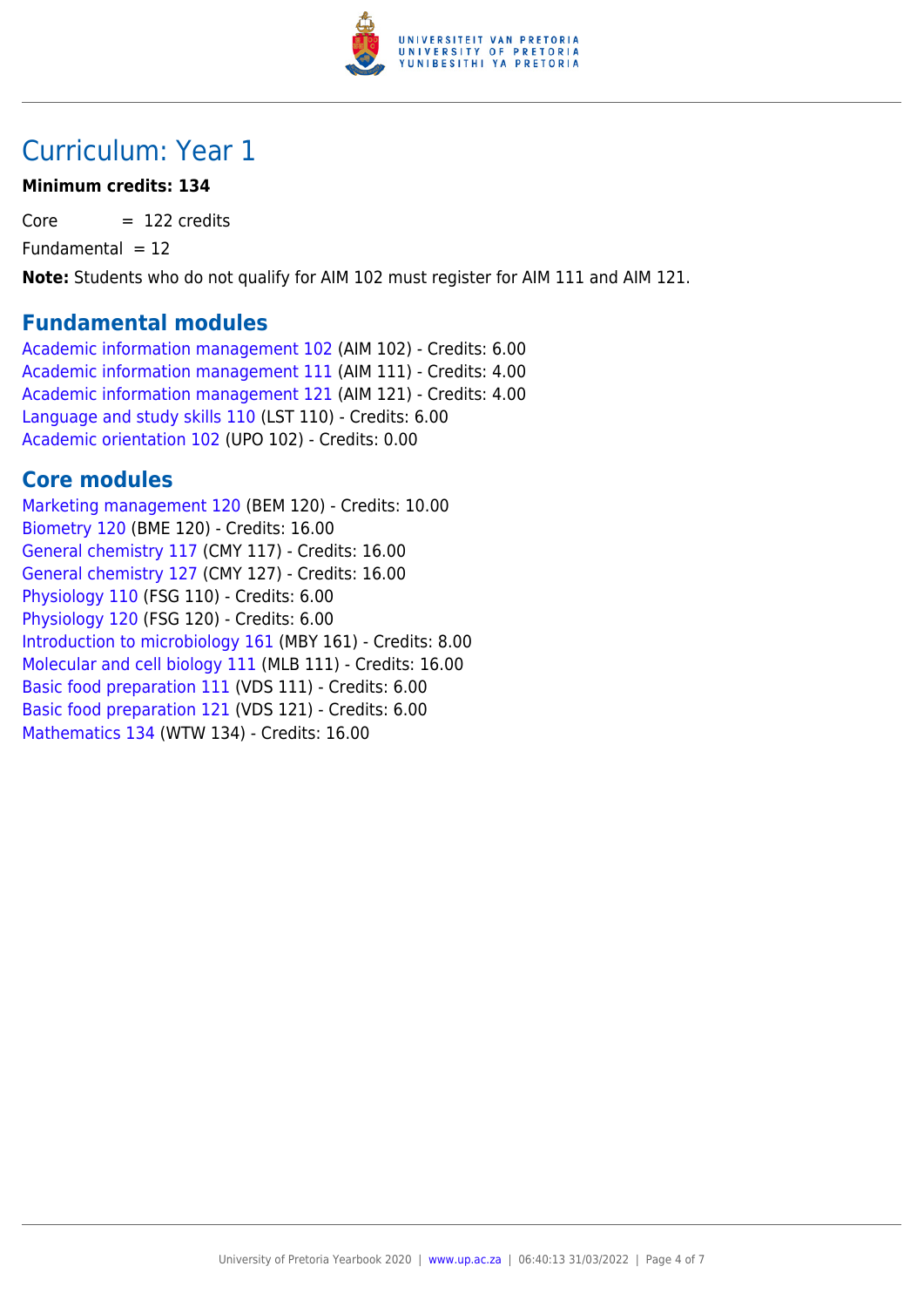

## Curriculum: Year 2

#### **Minimum credits: 144**

### **Core modules**

[Introduction to proteins and enzymes 251](https://www.up.ac.za/yearbooks/2020/modules/view/BCM 251) (BCM 251) - Credits: 12.00 [Carbohydrate metabolism 252](https://www.up.ac.za/yearbooks/2020/modules/view/BCM 252) (BCM 252) - Credits: 12.00 [Lipid and nitrogen metabolism 261](https://www.up.ac.za/yearbooks/2020/modules/view/BCM 261) (BCM 261) - Credits: 12.00 [Biochemical principles of nutrition and toxicology 262](https://www.up.ac.za/yearbooks/2020/modules/view/BCM 262) (BCM 262) - Credits: 12.00 [Consumer behaviour 212](https://www.up.ac.za/yearbooks/2020/modules/view/BEM 212) (BEM 212) - Credits: 16.00 [Principles of food processing and preservation 260](https://www.up.ac.za/yearbooks/2020/modules/view/FST 260) (FST 260) - Credits: 12.00 [Bacteriology 251](https://www.up.ac.za/yearbooks/2020/modules/view/MBY 251) (MBY 251) - Credits: 12.00 [Food microbiology 262](https://www.up.ac.za/yearbooks/2020/modules/view/MBY 262) (MBY 262) - Credits: 12.00 [Consumer facilitation 222](https://www.up.ac.za/yearbooks/2020/modules/view/VBF 222) (VBF 222) - Credits: 8.00 [Food commodities and preparation 210](https://www.up.ac.za/yearbooks/2020/modules/view/VDS 210) (VDS 210) - Credits: 18.00 [Food commodities and preparation 221](https://www.up.ac.za/yearbooks/2020/modules/view/VDS 221) (VDS 221) - Credits: 18.00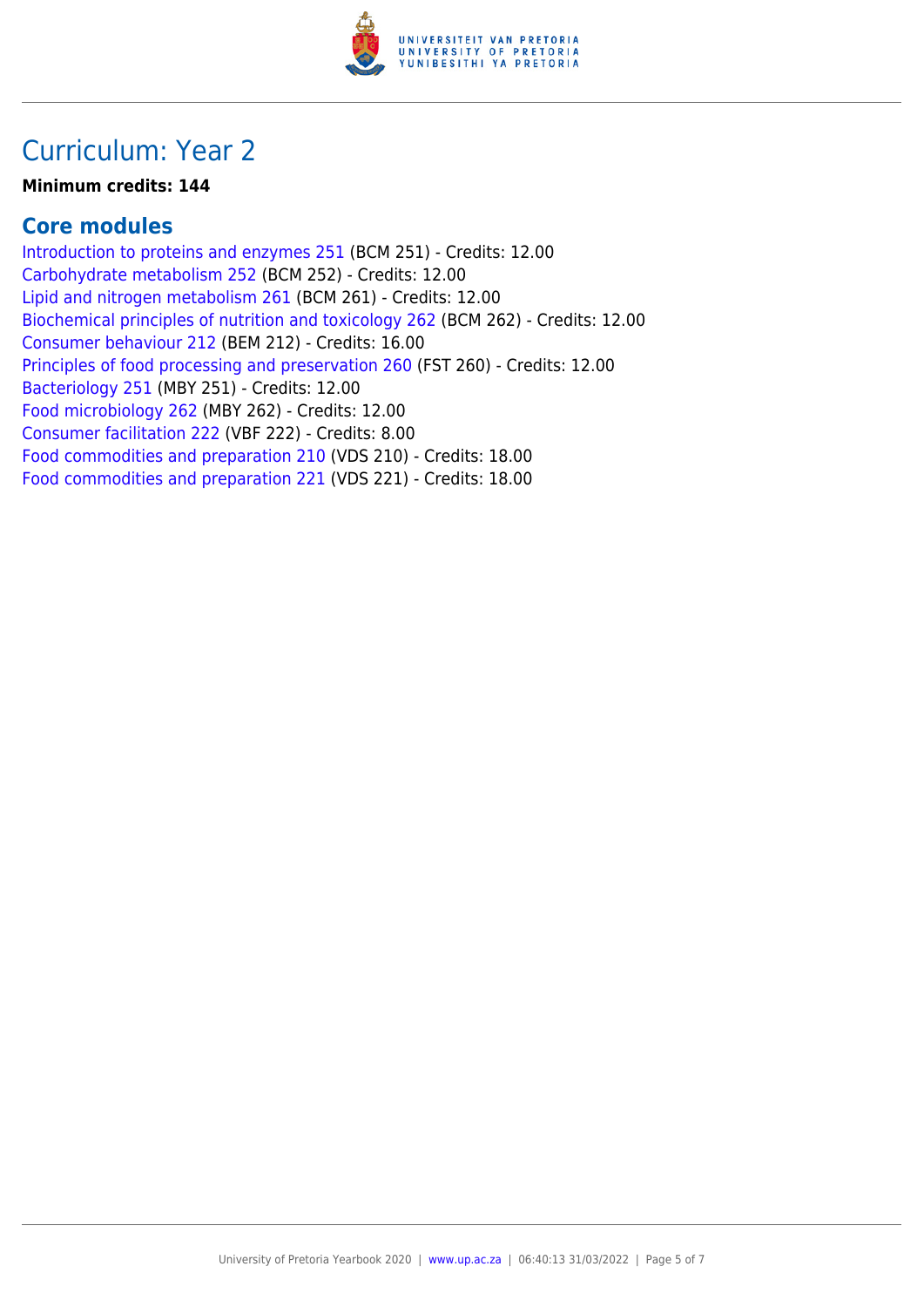

## Curriculum: Year 3

#### **Minimum credits: 140**

### **Core modules**

[Food chemistry 351](https://www.up.ac.za/yearbooks/2020/modules/view/FST 351) (FST 351) - Credits: 18.00 [Food chemistry \(2\) 352](https://www.up.ac.za/yearbooks/2020/modules/view/FST 352) (FST 352) - Credits: 18.00 [Food service management 321](https://www.up.ac.za/yearbooks/2020/modules/view/VDB 321) (VDB 321) - Credits: 18.00 [Nutrition \(Capita Selecta from HNT 210\) 310](https://www.up.ac.za/yearbooks/2020/modules/view/VDG 310) (VDG 310) - Credits: 17.00 [Nutrition \(Capita Selecta from HNT 220\) 320](https://www.up.ac.za/yearbooks/2020/modules/view/VDG 320) (VDG 320) - Credits: 17.00 [Consumer food research 310](https://www.up.ac.za/yearbooks/2020/modules/view/VDS 310) (VDS 310) - Credits: 21.00 [Large-scale food production and restaurant management 322](https://www.up.ac.za/yearbooks/2020/modules/view/VDS 322) (VDS 322) - Credits: 31.00